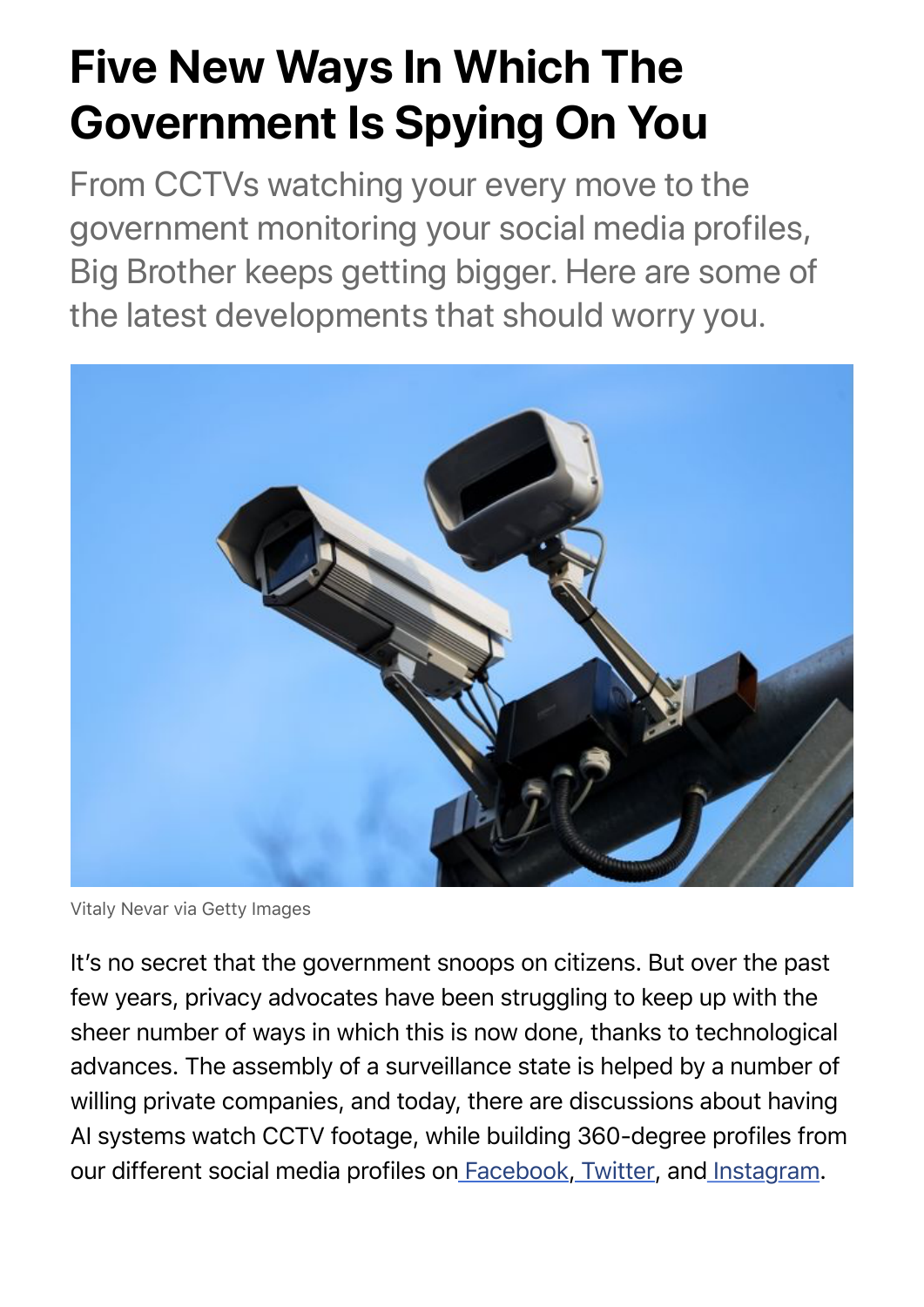Some plans ar[e limited to specific states,](https://www.huffingtonpost.in/2018/07/23/how-andhra-pradesh-built-indias-first-police-state-using-aadhaar-and-a-census_a_23487838/) o[r particular agencies,](https://www.huffingtonpost.in/2018/08/15/facial-recognition-ai-is-shaking-up-criminals-in-punjab-but-should-you-worry-too_a_23502796/) while [others are](https://www.huffingtonpost.in/2018/06/21/in-a-first-this-opposition-politician-is-actually-trying-to-stop-the-modi-govt-from-snooping-on-your-social-feeds-rather-than-salivating-at-the-thought-of-getting-hold-of-it-when-she-comes-to-power_a_23464305/) [more nationa](https://www.huffingtonpost.in/2018/09/07/the-indian-government-has-been-spying-on-your-social-media-in-secret_a_23519703/)[l in their scope. And new projects are being](https://www.huffingtonpost.in/2018/06/21/in-a-first-this-opposition-politician-is-actually-trying-to-stop-the-modi-govt-from-snooping-on-your-social-feeds-rather-than-salivating-at-the-thought-of-getting-hold-of-it-when-she-comes-to-power_a_23464305/) developed and implemented at a worrying rate, even as the government drags its feet on actually implementing th[e Draft Data Protection bill.](https://www.huffingtonpost.in/2018/07/27/srikrishna-report-recommendations-data-protection-authority-consent-is-key-data-collection-to-be-minimal-and-time-bound_a_23490854/) Here are five of the latest developments in government surveillance that should have you worried about where things are headed.

### **Facebook, Twitter and Instagram accounts of students should connect to the HRD Ministry**

A circular from R Subrahmanyam, Secretary, Ministry of Human Resource Development, sent to the heads of all Higher Educational Institutions (HEIs) earlier this month makes it clear that the government is interested in what students post on their social media accounts. The letter, which has been accessed by *HuffPost India*, states that the objective behind this demand is to share the achievements of HEIs through social media.

**For the latest news and more, follow HuffPost India on [Twitter,](https://twitter.com/huffpostindia) [Facebook,](https://www.facebook.com/HuffPostIndia/) and subscribe to our [newsletter](https://news.huffingtonpost.com/h/t/0F9641B183EF70ED).**

The note asks HEIs to name a faculty or non-faculty member as the Social Media Champion (SMC) of the institution, with the job of opening and operating Facebook, Instagram and Twitter accounts for the institution, and connecting these to MHRD accounts. The SMC must also connect all students' social accounts with the institution and the MHRD.

This would perhaps be less concerning if the government also didn't have [a history of reprisals](https://www.huffingtonpost.in/2018/04/23/what-happens-to-the-people-arrested-for-insulting-modi_a_23417412/) against people for their social media posts, often using a law that has [already been struck down.](https://www.huffingtonpost.in/2018/10/15/the-supreme-court-struck-down-section-66a-of-the-it-act-in-2015-why-are-cops-still-using-it-to-make-arrests_a_23561703/) Earlier this year, a Kashmiri student wa[s arrested for a social media post from 2012,](https://www.huffingtonpost.in/entry/a-kashmiri-student-was-jailed-for-10-days-for-facebook-post-he-wrote-as-12-year-old_in_5c792c4be4b033abd14ae04e) which he wrote when he was 12 years old. Soon after, in Manipur, the BJP went to great lengths t[o take action against a student](https://www.huffingtonpost.in/entry/manipurs-bjp-govt-went-to-crazy-lengths-to-punish-a-student-for-a-facebook-post_in_5c6ecd7ae4b0f40774cd051b) for a Facebook post. In Jharkhand, a Facebook pos[t led to a professor's arrest.](https://www.huffingtonpost.in/entry/adivasi-teacher-arrested-for-facebook-post-on-right-to-eat-beef_in_5cea2349e4b00e03656f7163) In Manipur again, a [journalist was arrested](https://www.huffingtonpost.in/entry/jailed-under-nsa-for-dissing-modi-journalist-has-a-message-for-voters_in_5cb7705be4b096f7d2db6621) and charged under NSA for uploading a Facebook video in which he criticised Prime Minister [Narendra Modi](https://www.huffingtonpost.in/news/narendra-modi/) and the state government. With so many examples, it's easy to understand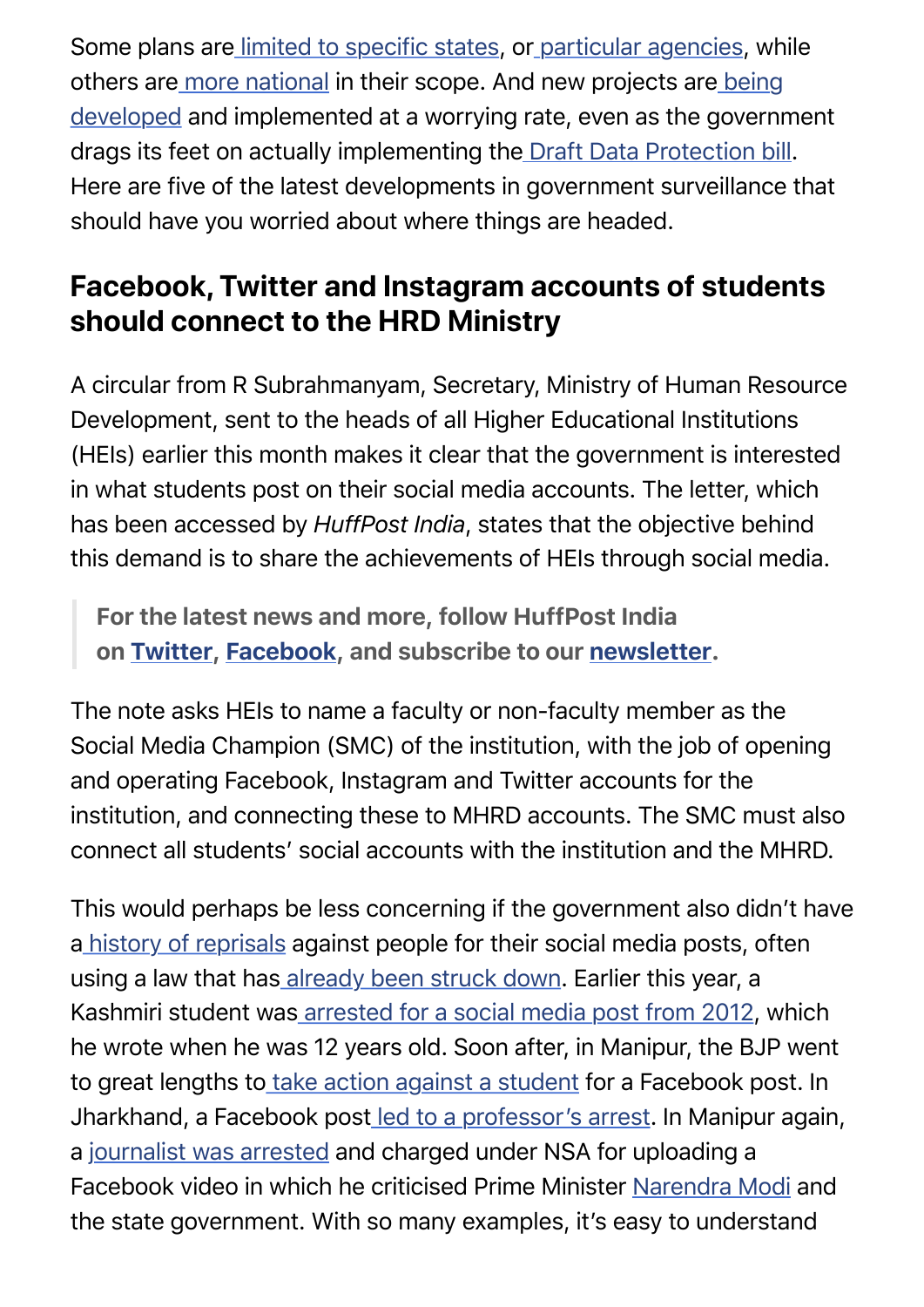why people might be suspicious about the government's attempts to get students to connect their social media accounts.

### **Monitoring of mobile phones, landlines and Internet traffic**

On July 4, responding to a question in the Rajya Sabha about a central monitoring system for mobiles, landlines and Internet users in the country, IT minister Ravi Shankar Prasad confirmed that the government has a system to monitor all these forms of communication. "At present, monitoring of Internet traffic through Internet Service Providers is being done through Internet Monitoring System which is under consideration for integration with Centralised Montioring System," Prasad said.

According to Prasad's reply, there is a Centralised Monitoring System (CMS), and 21 Regional Monitoring Centres, which have been operationalized all over the country.

The CMS is used to automate interception orders from law enforcement agencies to telecom providers. It will also allow for the electronic provisioning of targets without any manual intervention needed from the phone companies. It will also be able to continue interception and monitoring even if the target is roaming anywhere in the country.

The idea behind the CMS is not new—it was approved as far back as 2011. It is, however, a widespread and important system, and the fact that it seems to have dropped off the radar to the point where MPs need to ask about its existence is worrying, since the potential for its misuse is high, particularly with no safeguards in the form of a strong data protection and privacy law.

## **There's CCTV watching your children**

State governments aren't sitting by the sidelines and watching the centre watch you either. The AAP government in Delhi has now started installing CCTV cameras in schools, ostensibly to prevent crimes and make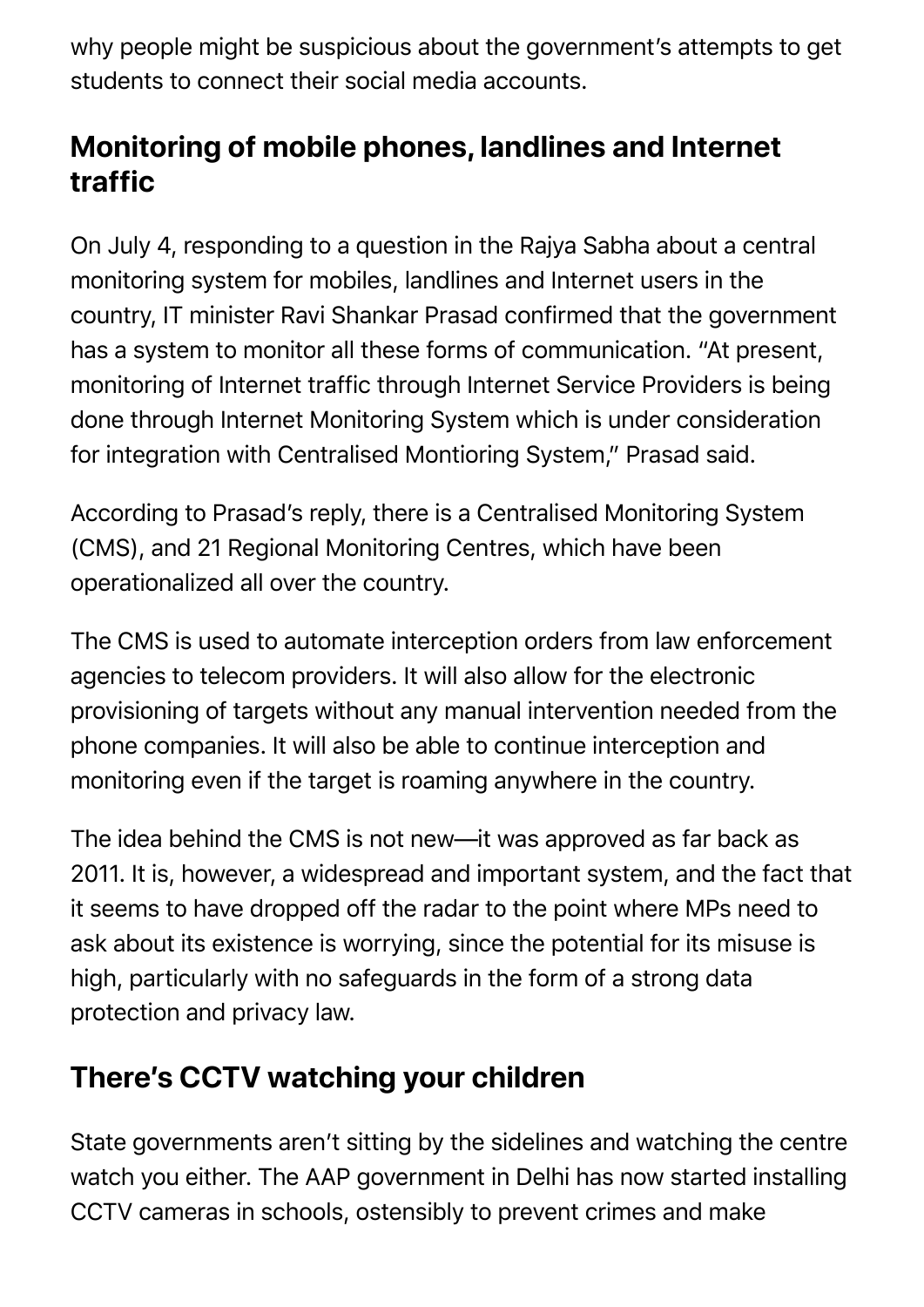children safer. It has started with a school in Lajpat Nagar, but PTI reported tha[t over 1,000 schools](https://timesofindia.indiatimes.com/city/delhi/cctv-cameras-in-all-delhi-government-schools-by-november-kejriwal/articleshow/70104481.cms) are supposed to be equipped with CCTV cameras by November. There is also a project to install CCTV cameras all across Delhi.

Parents will be able to access a live feed through an app on their phones. The idea is that the cameras will be used to collect evidence, and also act as a tool for deterrence. However, the privacy implications of capturing children on camera haven't been addressed by the government. Also, although Kejriwal said that this step was taken because of perverted elements in society, he does not acknowledge that in the process, he's also putting live feeds of children on the Internet. Given the levels of securit[y we've seen from Indian governments,](https://www.huffingtonpost.in/2018/07/08/the-ap-government-has-a-new-security-hub-to-guard-your-data-but-tech-isnt-the-problem_a_23476310/) that sounds like a particularly bad idea.

# **Your neighborhoods are also getting CCTVs**

Delhi has big plans for CCTVs in the works, and that's seriously worrying. But perhaps concerned about being left behind by the AAP in a race to the bottom, BJP MP [Gautam Gambhir](https://www.huffingtonpost.in/news/gautam-gambhir/) jumped the gun by installing CCTVs in his East Delhi constituency last month. At the time, Gambhir, who is currently in England for the Cricket World Cup, tweeted videos of the cameras being installed.

Although Delhi has a long history of using CCTV cameras, this latest installation wasn't done by any official body, but as a gift from a relatively unknown company, with no clarity on where the data from these cameras was going, who was watching the feeds, or where the records were being saved. Ultimately, Gambhir made a[n Instagram post](https://www.instagram.com/p/BzLGc8qA9pd/) on June 26, where he wrote that he was honoring the request of concerned citizens, and thanked one Deepak Bansal for taking the responsibility of the DVR.

However, a day before this, Hawkeye Systems, the company that was supposed to do the installation, told *[The Indian Express](https://indianexpress.com/article/cities/delhi/delhi-gautam-gambhirs-cctv-plan-runs-into-rough-weather-5797931/)* that it would not be going ahead with it because of the controversy. Whe[n Newslaundry](https://www.newslaundry.com/2019/06/26/the-curious-case-of-gautam-gambhirs-cctv-plan) asked the owner of Hawkeye about security measures for the cameras it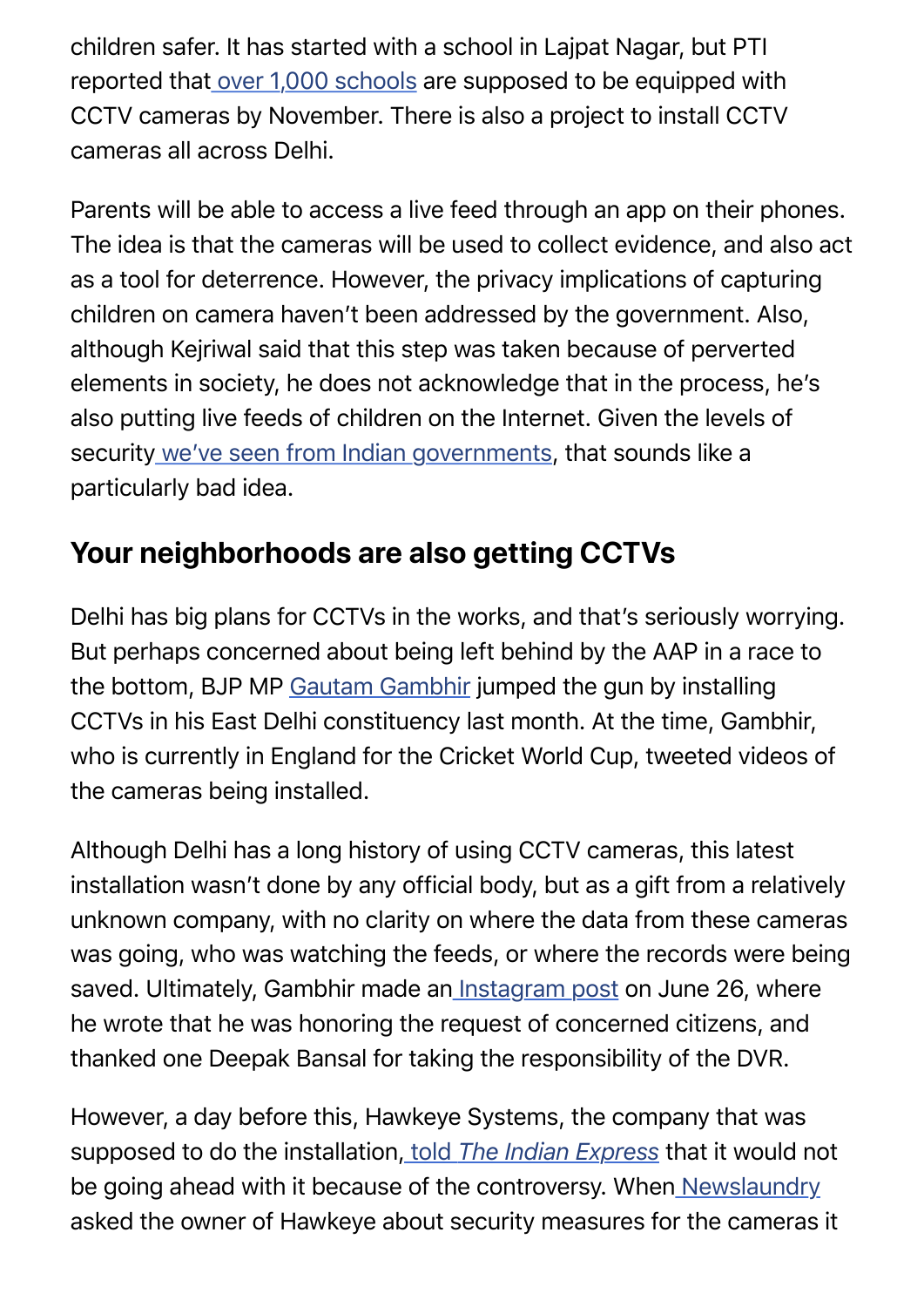had already installed, he said he didn't know if there were any.

#### **Real-time facial recognition systems are being built into CCTVs**

On Friday, the National Crime Records Bureau (NCRB) put out a request for proposals for an automatic face recognition system. The last date for bids is August 16, but the NCRB is looking for a turnkey solution to build an Automatic Facial Recognition System (AFRS). The provider will have to supply, install and commission the hardware and software for this project. Th[e detailed RFP](http://ncrb.gov.in/TENDERS/AFRS/RFP_NAFRS.pdf) states that this "is an effort in the direction of modernising the police force, information gathering, criminal identification, verification and its dissemination among various police organisations and units across the country".

The idea behind this is to build a national searchable database of faces, with an app that can be used on the field as well by officers who can snap a picture of a suspect, to compare against existing records gathered by the police. A similar system is already being used by different states, the biggest example being Punjab'[s PAIS project,](https://www.huffingtonpost.in/2018/08/15/facial-recognition-ai-is-shaking-up-criminals-in-punjab-but-should-you-worry-too_a_23502796/) whose developer Staqu also works with police in other states including Uttar Pradesh.

According to the RFP, the photographs used for the database to compare against pictures of suspect individuals will come from a number of different sources of information. Aside from police sources such as the CCTNS and ICJS databases, passports will also be used for this AFRS database. It is possible that the Aadhaar could also be used for this project—something a senior police officer hinted to *[HuffPost India](https://www.huffingtonpost.in/2018/08/15/facial-recognition-ai-is-shaking-up-criminals-in-punjab-but-should-you-worry-too_a_23502796/)* in the past.

This new AFRS is meant to be integrated with existing systems, including the ones used by "advanced states". According to*[MediaNama](https://www.medianama.com/2019/07/223-ncrb-invites-bids-to-implement-automated-facial-recognition-system/)*, this includes the Delhi Police, which owns two facial recognition systems, and could also be integrated with the planned CCTV networks being deployed in the city. Other states such as Telangana, Gujarat, Tamil Nadu and